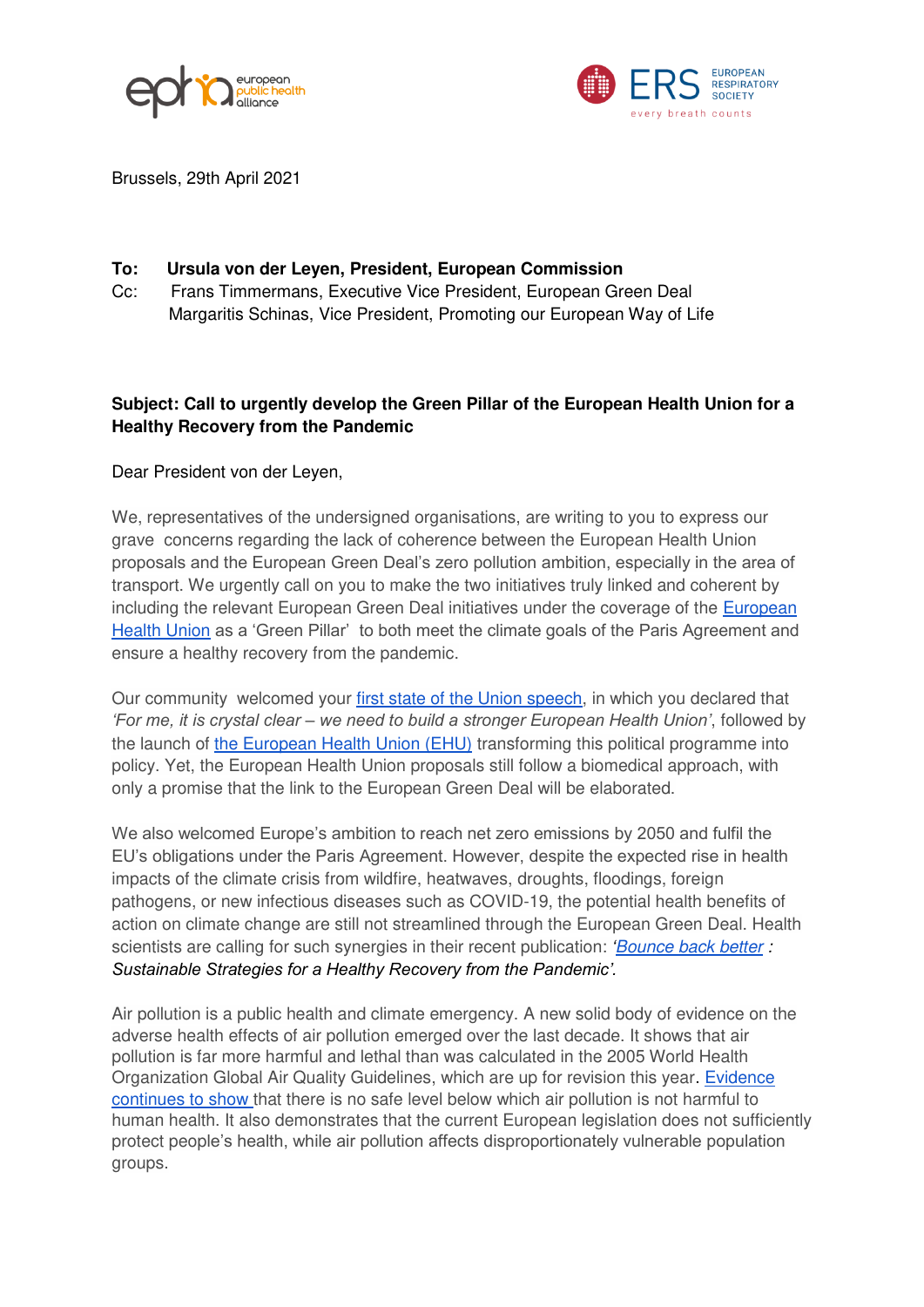



Clean air policies and climate change adaptation and mitigation need to include multiple sectors of society such as energy, mobility and transport, and agriculture. Moreover, technological progress means that much lower emissions are already achievable. For instance, to improve air quality in Europe and achieve the European Green Deal's 'Zero Pollution' ambition, reduction and elimination of pollutant emissions from road transport is an urgent priority.

The EU is in the process of presenting proposals to deliver this ambition, the "Fit for 55" package, revised CO2 targets for cars and vans, new emission standards (EURO 7) and strategies on Zero Pollution and Smart and Sustainable mobility. Member States need more incentives to enable the technological transition that will lead to realisation of the European Green Deal. The health impacts should alone justify the effective phase-out of new diesel and petrol cars and vans in the European Union [no later than 2035!](https://icephaseout.org/)

Today, more than ever, leadership and political courage is needed to provide long-term health benefits and protect the planet. We are convinced that more focus on health is needed in actions to protect the climate, and vice-versa.

Binding the European Health Union and the European Green Deal together offers an opportunity to take advantage of the changes forced by COVID-19 and to develop policies to leap forward to a healthier future!

Dr Milka Sokolović Director General European Public Health Alliance (EPHA)

Prof. Zorana J. Andersen, Chair, Environment and Health Committee, European Respiratory Society (ERS),

On behalf of the following, signing organisations:

AGE Platform Europe Associazione Apnoici Italiani Austrian Lung Union Brazilian Thoracic Society Bulgarian Association for Patients' Defense Dutch Thoracic Society EU-IPFF Eurochild European Academy of Paediatrics (EAP/UEMS-SP) European Heart Network (EHN) European Institute of Women's Health European Kidney Health Alliance European Lung Foundation European Medical Students Association (EMSA) European Oncology Nursing Society (EONS)